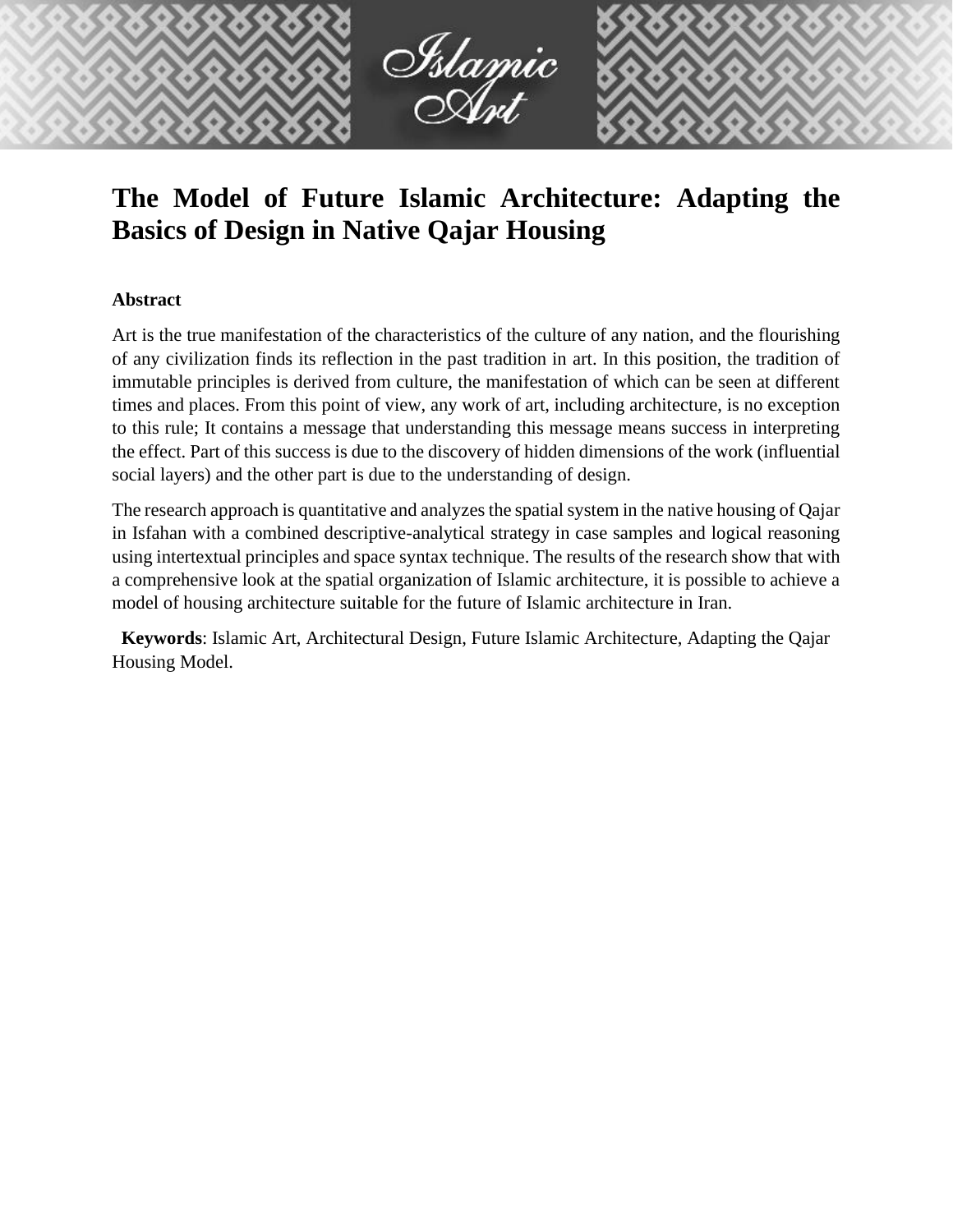#### **Introduction**

Culture in the interactions of society and its shaping factors forms a cycle of two-way factors that are inextricably linked with science, art, religion and society (Grutter,  $19\lambda\gamma$ :  $00$ ). Muslim artists are no exception to this rule and have reflected many common moral and religious themes in their works (Shayestehfar & Khazaei,  $1\,\mathfrak{c}\cdots$ ); Therefore, the culture of living in Iranian society can be considered on the basis of two components of national culture and religious values, which can be seen in traditional architecture as a manifestation of indigenous patterns. Patterns originating from the Islamic worldview that have been formed, developed, manifested and perfected in the context of time. These patterns have fixed and timeless attributes that have had different physical visualizations to respond to temporal and spatial conditions. With the advent of modern architecture, these fundamental and valuable principles lost their strong position and were replaced by principles that have no bearing on the identity structures of this frontier. Among these, residential architecture has suffered the most damage by recognizing its characteristic features and components (Charkhchian,  $1494: Y$ ) and referring again to the lost principles and foundations of previous architecture, discovering and reviving values (Ahoei et al.,  $1\epsilon \cdot \cdot$ ), It is possible to create a generation of outstanding Islamic residential architecture that can be a legacy for the future of architecture (Mahdavinejad,  $Y \cdot Y$ ;  $Y \cdot Y$ ). In this regard, recognizing the problem of design will support the importance of the subject and play an effective role in understanding the subject.

The category of design faces two important entities, which are context and form. Defines the context of the design problem and forms as the solution to the design problem. In this regard, the ultimate goal is to achieve a relationship free from anomaly and a kind of coexistence free of contradiction, between form and context (Alexander,  $197\frac{2}{16}$ : 10-17). On the other hand, context is not just a matter of design; It also acts as a generator for structuring the design and is a base for starting design. These background generators are divided into two categories: a) Conceptual generators b) Objective-physical generators that deal with the role and impact of existing buildings in the field (Ansari,  $\gamma \cdot \gamma$ :  $\lambda$ ). In other words, the designer, by understanding the background message, objectifies the received message as a significant nature of the arrangement, arrangement and relationship between the spaces, according to the time and place of the design (Mahdavinejad et al.,  $Y \cdot Y$ :  $YY$ ).

Today, literary and artistic studies have opened new windows in connection with contemporary philosophy and theories of aesthetics. Valves that play an important role in both recognizing art and creating it. One of the lesser-known forms is data mining of previous architectural text and its extension to the design system.

Knowledge of design as an independent system is neither art nor science nor their combination; Rather, it is a system that is formed in connection with the two (art and science) and in an interdisciplinary space (Lawson,  $\{1, 2, 3\}$ ). One of the interdisciplinary fields that is located between the two fields of design and architecture is space, which with scientific advances, the need to review and find new knowledge of it is essential (Amraee, 1595: 173). Space in the visual arts makes sense according to the design elements, dimensions and distance between the components of a work; In architecture, on the other hand, it includes the forms and relationships between the elements in that work. In other words, with the help of elements and relationships between them,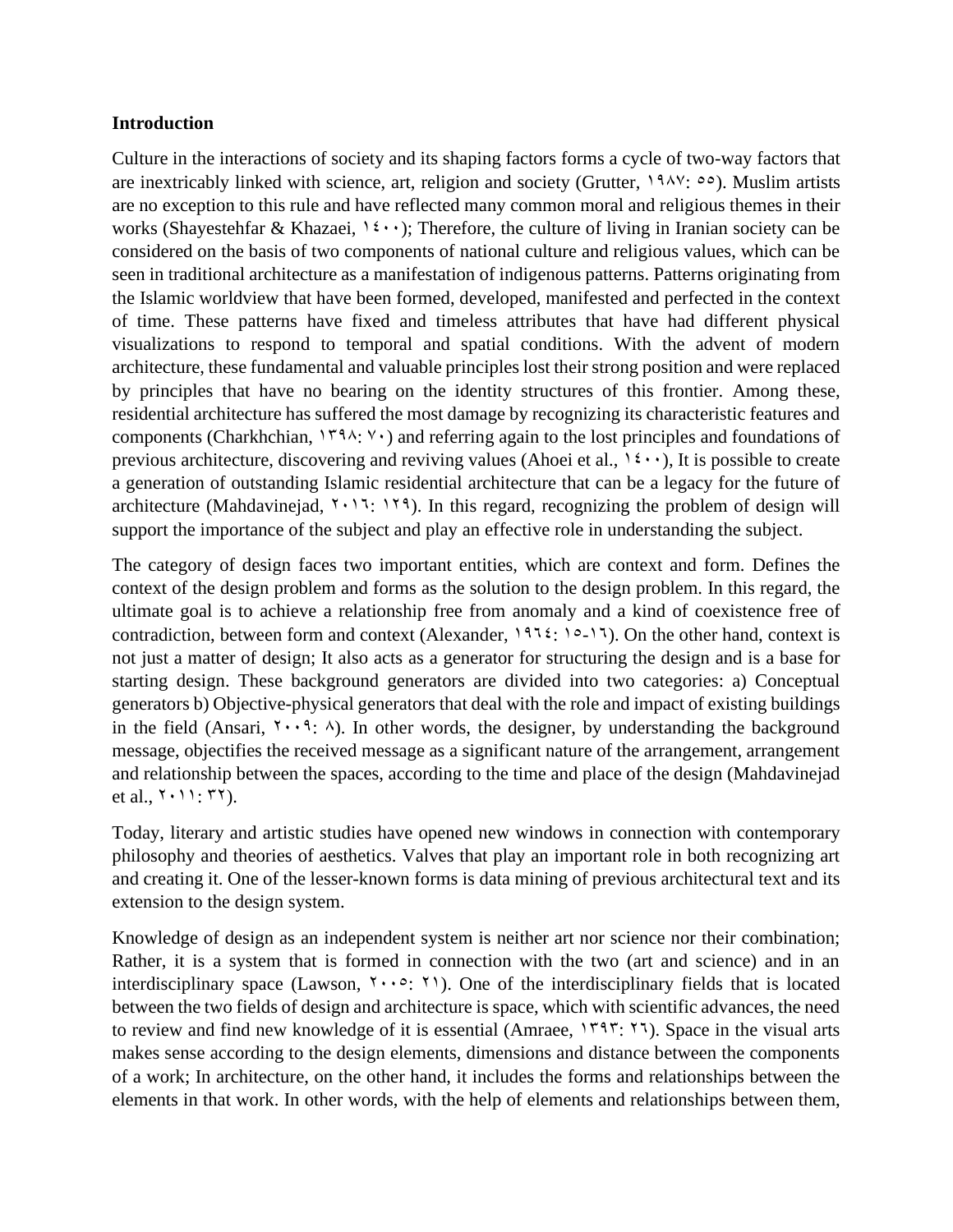we can talk about space, the shape of space, positive and negative space, full and empty space, and so on. By this definition, organizing space is understanding the place and time of objects and how they relate to each other. This study, with the aim of achieving a systematic knowledge of design and the relationship between form and space, seeks to answer the question that

To what extent does design depend on knowing the works of the past? And how can it be used in the creation of contemporary architectural works?

In order to respond, intertextuality has been selected as a research approach and Space Syntax technique for data mining of design basics (intertextual operation / rule) from valuable works of the past (hidden text / data) and its development into a contemporary design system. Numerous researches have been done in the field of intertextuality, but in all cases an existing text (work of art) has been compared with an earlier text and the symbols of the previous work in the later work have been searched and critiqued. Focus on data mining in works noted. In the present research, while extracting quantitative data related to the configuration structure and spatial location of successful models of Islamic architecture in Iran, it has been tried; As one of the first stages of the architectural design process (Rahbar et al.,  $1799: 171$ ), using data-driven methods, spatial location prediction and landscape mapping for future architecture was achieved.

### **Conclusion**

In accordance with the framework of intertextual theory and the leading architectural discourse, the answer to the design problem with interaction and influence from the context of the design; In particular, valuable architectural works of the past and its re-creation in a new form can save space for the user; Familiarize, identify and transform the place and lead to the preservation and continuity of architectural values and create the foundation for future architecture. To this end, the first step is to re-read the valuable architecture of the past, which advanced tools can provide a good platform for this issue. Space Syntax, as a tool and technique based on mathematical principles and graphs, can play an effective role in extracting genomes and basic principles of design such as domain recognition, spatial communication, access levels and other values such as selection, control and order within the system.

On the other hand, by providing a database of architectural and algorithmic values, with the help of artificial intelligence, while receiving a bunch of answers instead of an answer, a design can be achieved in less time that meets the needs and culture of the day while having a native architectural genome. Also have in itself.

These two capabilities, ie discovering the concepts of past architecture and producing a plan based on data extracted from previous architecture, can play an effective role in maintaining the identity of architecture and create the ability that today's architecture while maintaining the past as a leading architecture. And present a precious legacy for future architecture.

Looking at the software responses in Figure  $\lambda$ , the final summary can be expressed as follows: What distinguishes a valuable architectural space from other spaces is not the physical structures; Rather, the qualitative values of space such as proportion, view and perspective, the existence of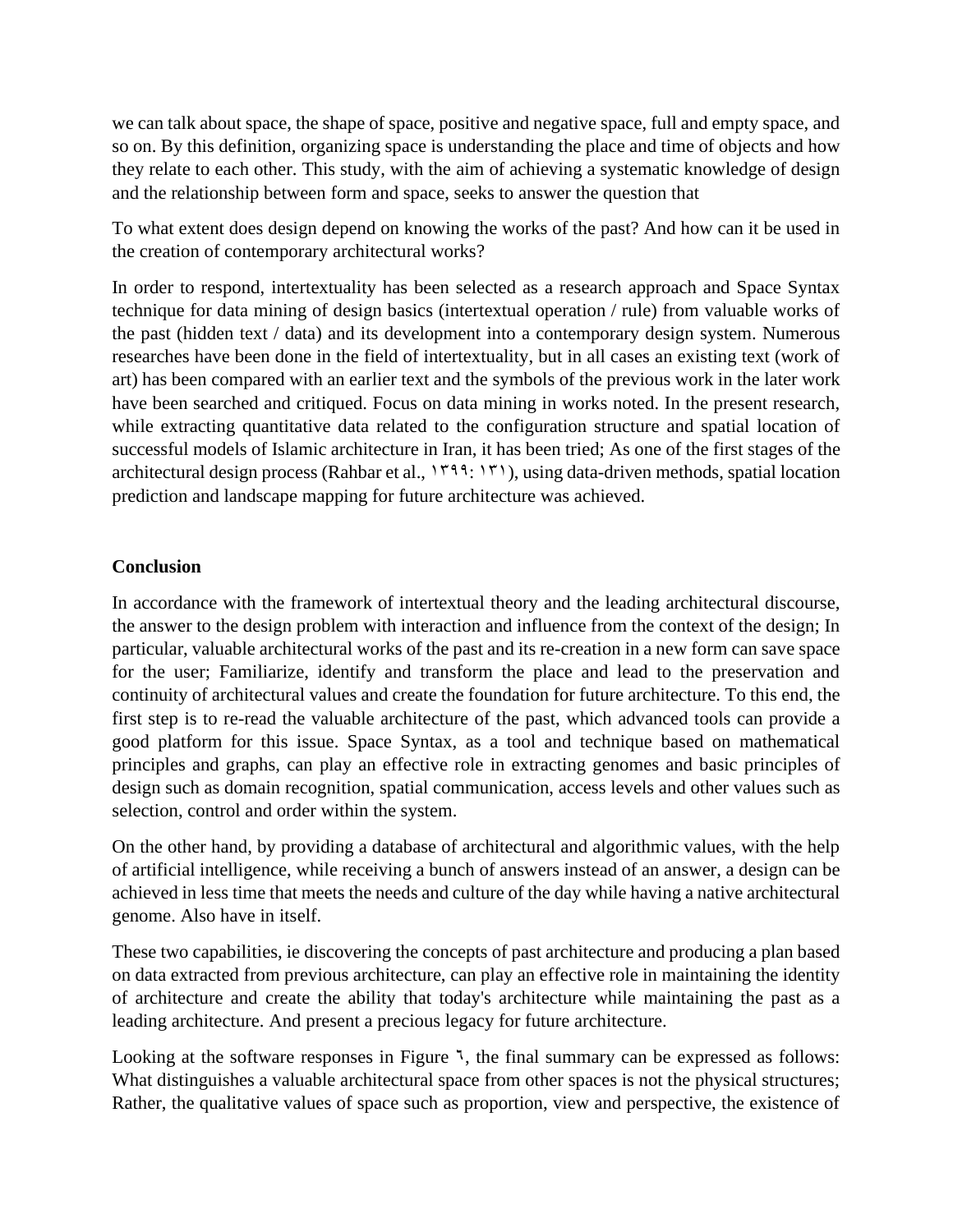transparent and semi-transparent space in the heart of the space mass, observance of spatial domains and proper location of spaces.

## **References**

Abbaszadegan, M.  $(Y \cdot Y)$ . Space Syntax Method in Urban Design Process, with an Overview on Yazd City. Urban Management,  $9$ , Pp.  $12-\sqrt{6}$ . [in Persian]

Ahuey, S., Ahmadi Disfani, Y., Kalantari Khalil Abad, H. (7.71). Recognizing the Distinctiveness of Traditional Iranian Houses based on Physical, Social and Cultural Components of Identity. Islamic Art Studies,  $1\wedge (21)$ . Doi:  $1\cdot, 77\cdot 72/[AS.7\cdot 7\cdot, 719\cdot 119\cdot]$ . [in Persian]

Alavizadeh, S., Islami S.G.R., Habib, F.  $(7 \cdot 14)$ . Explanation of Fractal-Like Geometry in Context-Oriented Structure of Persian Bazaar. ISLAMIC ART,  $\frac{1}{2}$  (19),  $\frac{1}{2}$ ,  $\frac{1}{2}$ https://www.sid.ir/en/journal/ViewPaper.aspx?id= $\forall$   $\forall$ oo $\forall$ . [in Persian]

Alexander, Ch. (1974). Notes on the Synthesis of Form, Translated by Saeed Zarrinmehr.  $\gamma \cdot \gamma$ . Tehran: Rozaneh. [in Persian]

Alitajer, S., Saadati Vaghar, P., Heidari, A., Farrokhi, A. M., Sajjadzadeh, H. (7,19). Evaluation of Sociability of Urban Environment Using "Cognitive Maps" and "Spatial Configuration Maps". Armanshahr,  $17 (7\%)$ ,  $99-1.9$ . [in Persian].

Allen, G.  $(7 \cdot \cdot \circ)$ . Intertextuality, Translated by Payam Yazdanjou.  $7 \cdot 17$ . Tehran: Markaz Publishing. [in Persian]

Amraee, B.  $(1 \cdot 1)$ . Commodity-Signs: A Study of the Background and Concepts of the Value of Commodity Signs by Studying the Value of Its Signs in Iranian Handicrafts, in: Semiotics of Culture Tehran: Sokhan. [in Persian]

Amraee, B.  $(1 \cdot 1)$ . Intersemiotic Analyses of Relation between Form and Space. Honar-Ha-Ye-Ziba: Honar-Ha-Ye-Tajassomi,  $19(3)$ , Pp.  $10-17$ . [in Persian]

Ansari, H. R.  $(Y \cdot \cdot \hat{A})$ . Processors and Generators in Architectural Design Process. Honar-Ha-Ye-Ziba: Memary Va Shahrsazi,  $\binom{1}{3}$ , Pp.  $\infty$ -14. [in Persian]

Charkhchian, M.  $(Y \cdot Y)$ . Mental associations in understanding the characteristics of Islamic architecture. Islamic Art Studies,  $10 (10)$ ,  $10.29$ ,  $10.20$ .  $10.20$ .  $10.20$ .  $10.20$ .  $10.20$ . [in Persian]

Culler, J. 1981. The Pursuit of Sings. London: Routledge.

Dawes, M. J., Ostwald, M. J., Lee, J. H.  $(Y, Y)$ . Examining control, centrality and flexibility in Palladio's villa plans using space syntax measurements. Frontiers of Architectural Research, https://doi.org/ $\cdot$ , $\cdot$ , $\cdot$ , $\frac{7}{i}$ .foar. $\cdot$ , $\cdot$ ,. $\cdot$ ,...,.

Eslami Mahmoodabadi, S., Mofidi Shemirani, S., Habib, F.  $(7 \cdot 7)$ . Investigating the Principles of Indigenous Housing Architecture of Hot and Dry Climate of Iran with the Formal Impact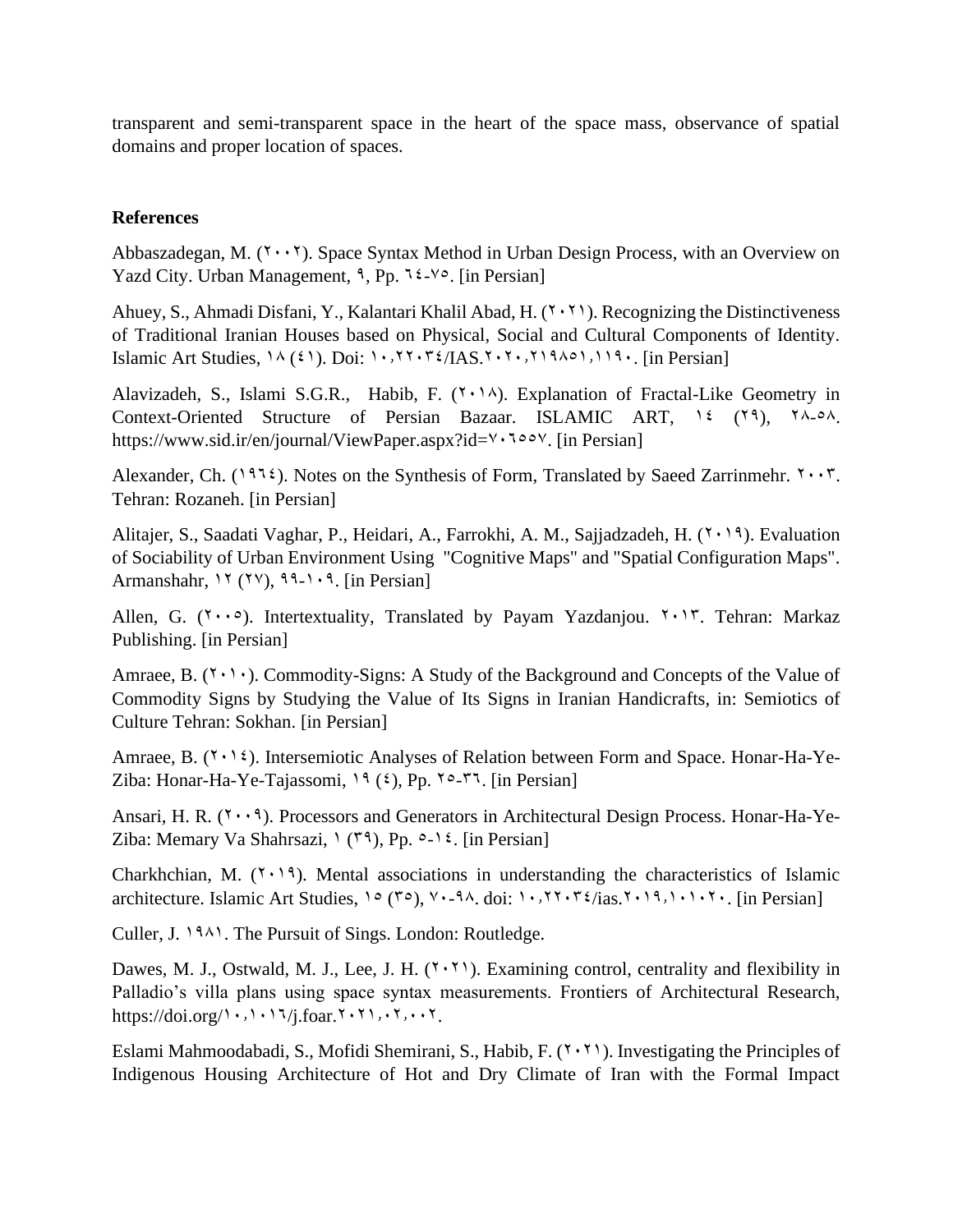Approach of the Building in Promoting Thermal Comfort of Building Users. Islamic Art Studies,  $1\vee$  ( $\angle$ ), -. doi: 10.2770.7 $\angle$ /ias.2021.71.2771717. [in Persian]

Ezam, M.  $(7 \cdot \cdot \circ)$ . The Poetry of Narrative Discourse. Damascus: Arab Writers Union Publications, first edition.

Grutter, J. K. (1988). Aesthetics in Architecture. Translated by Jahanshah Pakzad & Abdolreza Homayoun. <sup>1</sup> · · <sup>2</sup>. Tehran: Shahid Beheshti University. [in Persian]

Hajian, M., Alitajer, S., Mahdavinejad, M.  $(7.7)$ . The Influence of Courtyard on the Formation of Iranian Traditional Houses Configuration in Kashan. Armanshahr Architecture & Urban Development,  $\Upsilon(\mathbf{x})$ ,  $\Upsilon(\mathbf{x})$ ,  $\Upsilon(\mathbf{x})$ . [in Persian]

Hanachi, P., Fadaei Nezhad, S. (7,000). A Conceptual Framework for Integrated Conservation and Regeneration in Historic Urban Areas. Honar-Ha-Ye-Ziba: Memary Va Shahrsazi,  $\mathbf{r}$  ( $\mathbf{\hat{z}}$ ), 10-77. [in Persian]

Hasani, K., Norouz borazjani, V., Nasirsalami, M. (1.17). Re-read of Court's Form and Related Spaces with Shape Grammar Case Study:  $1 \cdot \cdot$  Houses of Qajar Dynasty in Kashan City. The Monthly Scientific Journal of Bagh-e Nazar,  $Y''(22)$ ,  $10-14$ . [in Persian]

Hillier, B., Hanson, J. (1984). The Social Logic of Space. New York: Cambridge University Press.

Hillier, B., Hanson, J.  $(1 \cdot \cdot 7)$ . The Social Logic of Space. Transferred to Digital Printing, Cambridge University Press.

Islami S.G.R., Shahinrad M.  $(1 \cdot 1)$ . The Principle of Horizontality in Islamic Architecture. Kimiya-ye- Honar,  $(1)$ ,  $(2)$ ,  $(3)$ - $(4)$ . [in Persian]

Johanson, J. D., Larsen, S. E.  $(7 \cdot \cdot 7)$ . Signs in Use. London: Routledge.

Laripour, N., Dadvar, A.  $(Y \cdot Y)$ . Semiotic analysis of form and meaning in Vakil mosque in Shiraz. ISLAMIC ART,  $10$  ( $17$ ),  $11$ ,  $13$ ,  $15$ ,  $19$ ,  $19$ ,  $19$ ,  $19$ ,  $19$ ,  $19$ ,  $19$ ,  $19$ ,  $19$ ,  $19$ ,  $19$ ,  $19$ ,  $19$ ,  $19$ ,  $19$ ,  $19$ ,  $19$ ,  $19$ ,  $19$ ,  $19$ ,  $19$ ,  $19$ ,  $19$ ,  $19$ ,  $19$ ,  $19$ ,  $19$ ,  $19$ , https://www.sid.ir/en/journal/ViewPaper.aspx?id= $\gamma$ . 1979. [in Persian]

Latifi, M., Diba, D.  $(7.7)$ . Data Mining of the Spatial Structure of Qajar Native Housing; Case Study: Jangjouyan House of Isfahan. Naqshejahan,  $\forall$  ( $\forall$ ) : $\forall$  $\forall$ , [in Persian]

Lawson, B. ( $\gamma \cdot \cdot \circ$ ). What designers know, Translated by Mohammad Reza Shahi.  $\gamma \cdot \cdot \circ$ . Tehran: Yazda Publishing. [in Persian]

Lee, J.H., Ostwald, M.J.  $(Y, Y)$ . Grammatical and Syntactical Approaches in Architecture: Emerging Research and Opportunities.

Mahdavinejad, M.  $(Y \cdot Y)$ . Discourse of High-Performance Architecture: A Method to Understand Contemporary Architecture. Hoviatshahr,  $11(1)$ ,  $91-7\lambda$ . [in Persian]

Mahdavinejad, M.  $(Y \cdot Y)$ . High-performance Architecture: Search for Future Legacy in Contemporary Iranian Architecture. Armanshahr Architecture & Urban Development,  $\mathcal{P}(1 \vee)$ , 179-138. [in Persian]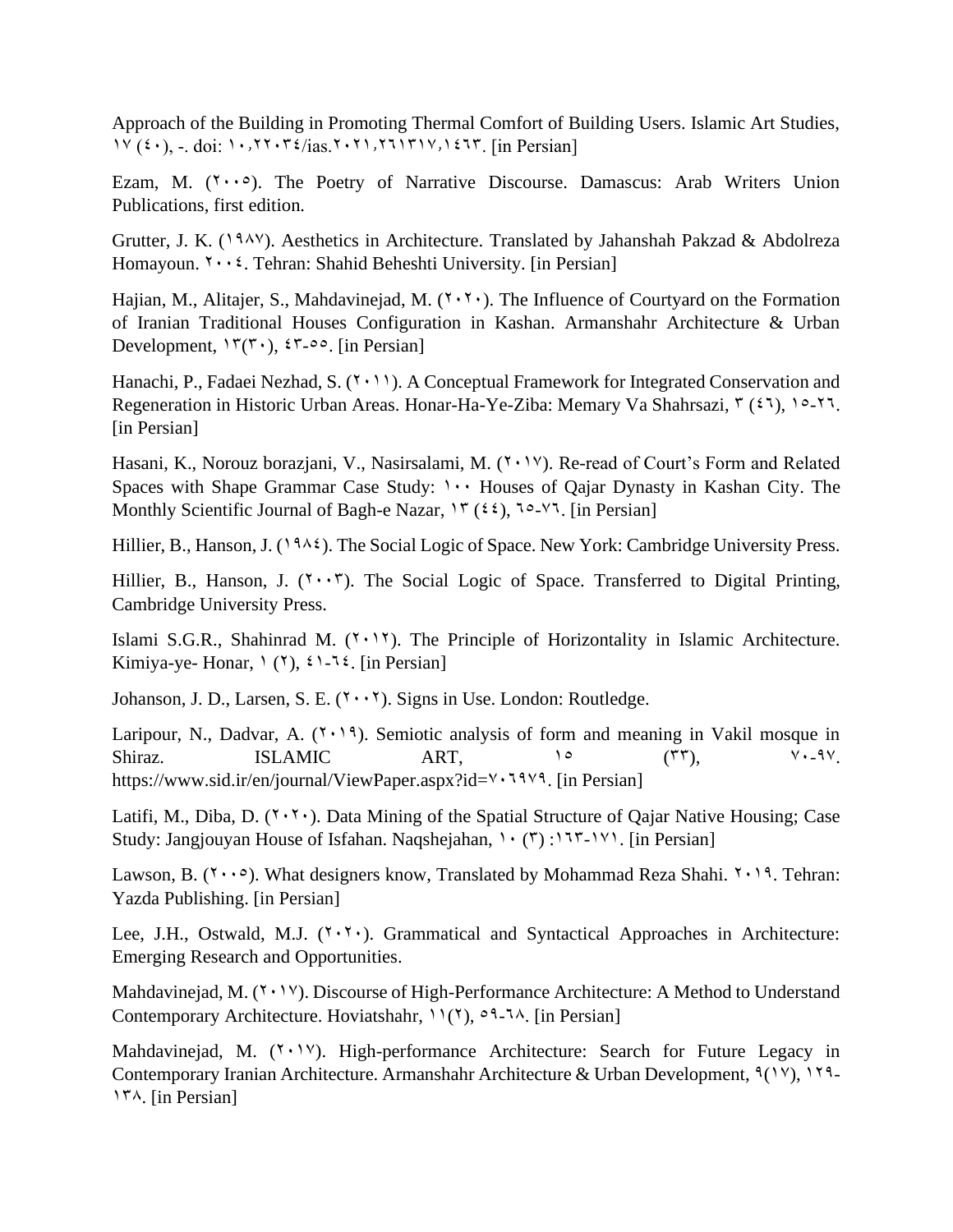Mahdavinejad, M., Bemanian, M., Molaee, M. (7,11). Architecture in Context- Inspiration of Contextualism in Designs. Naqshejahan  $(1)$ , Pp.  $\{1 - \mathcal{F}\}\$ . [in Persian]

Masoud, M., Beigzadeh Shahraki, H.  $(7 \cdot 17)$ . Intermediate buildings in historical contexts Design basics and evaluation criteria. Tehran: Azarakhsh. [in Persian]

Memarian, G., Hashemi Toghroljerdi, S., Hamzeh Nejad, M. (7,17). Recognition of the Historical-Evolutionary Typology Educational Method of the Moratoria School in Residential Complex Studio. Technology of Education Journal (TEJ),  $\lambda(Y)$ ,  $\lambda(Y)$ , 169. doi:  $1.77.71/1$  (tej.<sup>2</sup>.11,<sup>211</sup>. [in Persian]

Mirzaei, F., Vahedi, M.  $(Y \cdot Y)$ . The intertextual relations of the Quran with the poems of Ahmad Matar. Journal of the Faculty of Literature and Humanities, Shahid Bahonar University of Kerman,  $7°$ , Pp.  $799-777$ . [in Persian]

Modiri, A.  $(Y \cdot \lambda)$ . Place. Hoviatshahr,  $Y(Y)$ .  $79-Y9$ . [in Persian]

Moussa, Kh.  $(1 \cdots)$ . Readings in Modern and Contemporary Arabic Poetry, Damascus: Arab Writers Union Publications.

Naderi, F., Naderi. S.  $(2.1)$ . The Function of Gerrard Genette's Theory of Transtextuality in the Discovery and Analysis of the Influence of Shahnameh on Kush Nameh. Textual Criticism of Persian Literature,  $1 \cdot (1)$ , Pp. 179- 14Y. [in Persian]

Namvar Motlagh, B.  $(Y \cdot \cdot \lambda)$ . Human Sciences,  $\circ$ 7, Pp. 85- 98. [in Persian]

Namur Motlagh, B.  $(1 \cdot 1)$ . An Introduction to Intertextuality: Theories and Applications. Tehran: Sokhan Publishing. [in Persian]

Noghrekar, A., Raeisi, M.  $(1 \cdot 1)$ . Semiology's analysis of Iranians housing system based on relations of text/housing layers. Honar-Ha-Ye-Ziba: Memary Va Shahrsazi,  $\mathcal{F}(\xi)$ ,  $\circ$ -1 $\xi$ . [in Persian]

Pourdeihimi, S. (1.11). Culture and Housing. Housing and Rural Environment,  $\mathbf{r} \cdot (\mathbf{r} \mathbf{x})$ , Pp.  $\mathbf{r}$ -18. [in Persian]

Nourian, P., Rezvani, S., Sariyildiz, S.  $(7 \cdot 17)$ . A syntactic design methodology: Integrating realtime space syntax analysis in a configurative architectural design process. Ninth International Space Syntax Symposium. Seoul: Sejong University.

Rahbar, M., Mahdavinejad, M., Bemanian, M., Davaie-Markazi, A. (7,7,). Generating Space Layout heat Maps with cGAN Algorithms in Artificial Intelligence. Architect, Urban Design & Urban Planning,  $Y''(Y)$ ,  $Y'(-1)Y$ . [in Persian]

Rahbar, M., MahdaviNejad, M., Bemanian, M., Davaie-Markazi, A.  $(7 \cdot 7 \cdot)$ . Artificial neural network for outlining and predicting environmental sustainable parameters. Journal of Sustainable Architecture and Urban Design,  $Y(1)$ , 179-182. [in Persian].